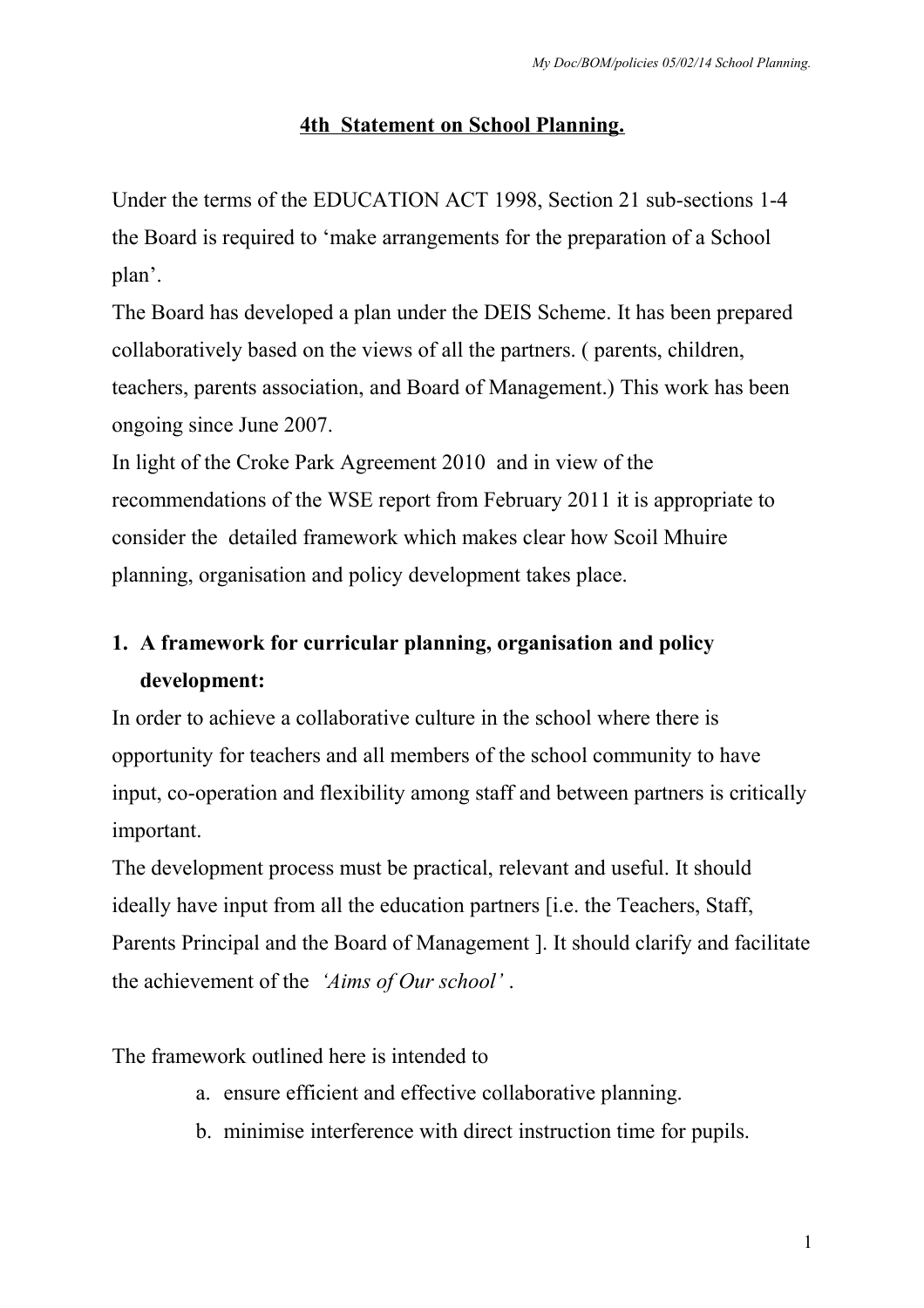It recognises however that while direct instruction and teacher contact plays a vital part in children's learning there will also be times when pupils can constructively and usefully work independently within certain defined situations. This asserts the value of activities for children such as singing, game playing or video watching or independent reading and writing etc. These can be undertaken by children without the need for close involvement of class teacher. They can be organised for groups that are bigger than the normal class size. In order to facilitate planning time arrangements other than standard supervision arrangements are made.

### **2. Standard supervision arrangements.**

For the purposes of providing supervision and instruction children are divided into classes of approximately the same size. See *'Policy for the placement of children in classes.'* It is useful to note that the school is organised into four classes at each of the class levels. The numbers in classes is based on the most recent staffing schedule issued by the DES.

Rooms 1, 2, 3, 4, accommodates second class

Rooms 5, 6, 7, 8, accommodates first class

Rooms 9, 10, 11, 12, accommodates senior infants

Rooms 13, 14, 15, 16, accommodates junior infants.

## **3. Incidental supervision arrangements.**

It is standard practise that class teams work together but also for convenience within the team's rooms, teachers in the closest adjacent rooms will generally collaborate for incidental supervision purposes as follows:

The teacher will go to the teacher beside them or the teacher across from them.

Where a teacher must leave the room for a short period then he /she will firstly inform their partner of their intended absence. That partner teacher will keep an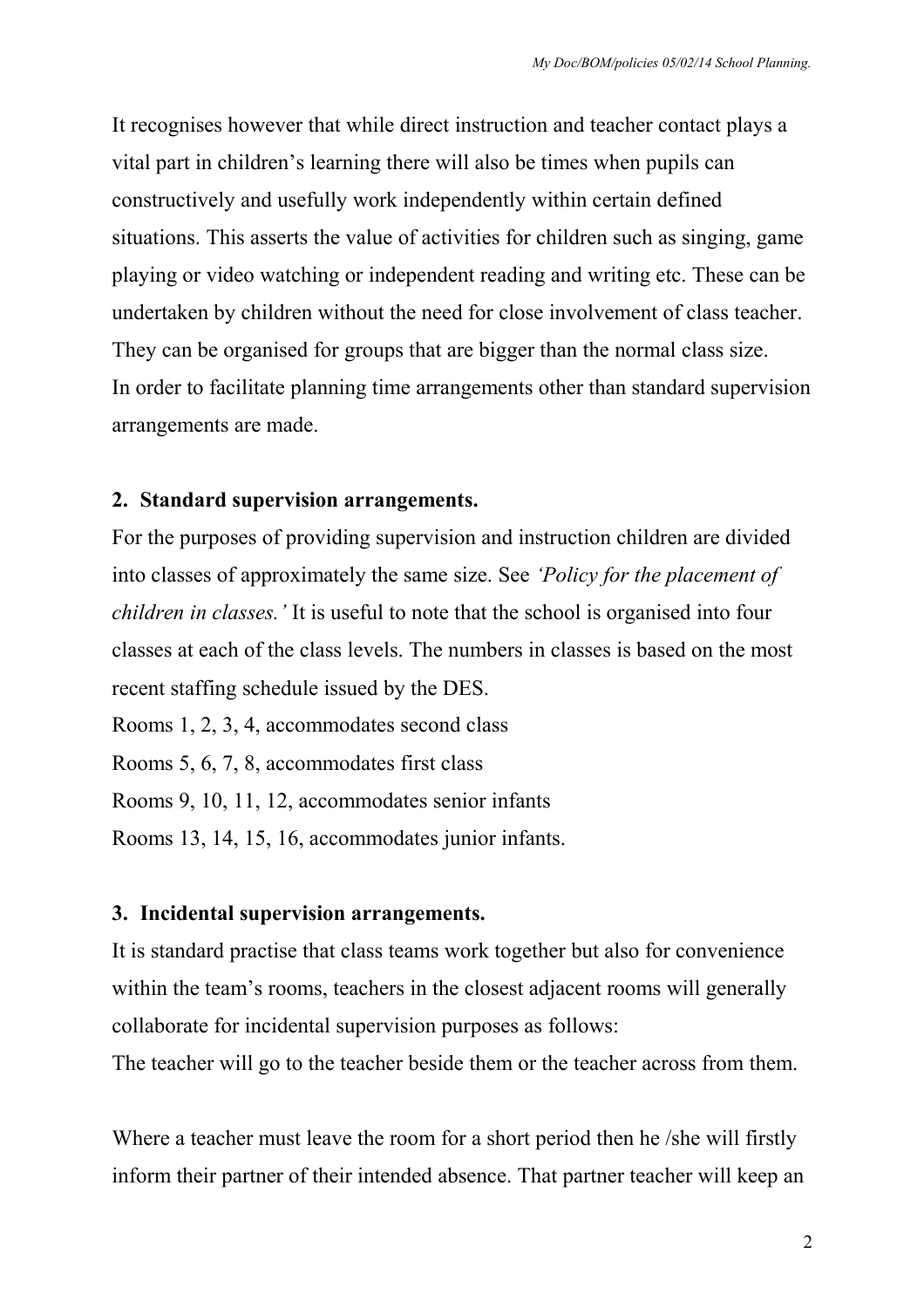occasional eye on the behaviour in the classroom of the colleague next door. A cause for concern here lies in the proximity of teachers in rooms 3,4 5,6 11,12 and 13,14 to one another. This concern can be addressed to some extent by ensuring that

- a. children understand how to behave when teacher is out of the classroom
- b. children are engaged in worthwhile activity before teacher leaves and
- c. children who need direct supervision by an adult at all times are left with the partner teacher. This can also happen for short term disciplinary purposes. (cf *Behaviour Management Policy document*)

In the event of both teachers in the above pairings being absent support will be sought from within the learning support team or from the HSCL Teacher or Principal. This will be undertaken before both teachers absent themselves from the classroom.

The next recourse is to divide the children across the classes as follows Junior infant children are shared out equitably across junior and senior infant classes.

Senior infant children are shared out equitably across junior and senior infant classes

1<sup>st</sup> class children are shared out equitably across first and second classes 2<sup>nd</sup> class children are shared out equitably across first and second classes. In certain circumstances and only rarely, in cases of urgency, are teachers of infants asked to supervise children of first and second classes. When that occasion arises the teachers in rooms opposite the class teachers carry out the supervision as follows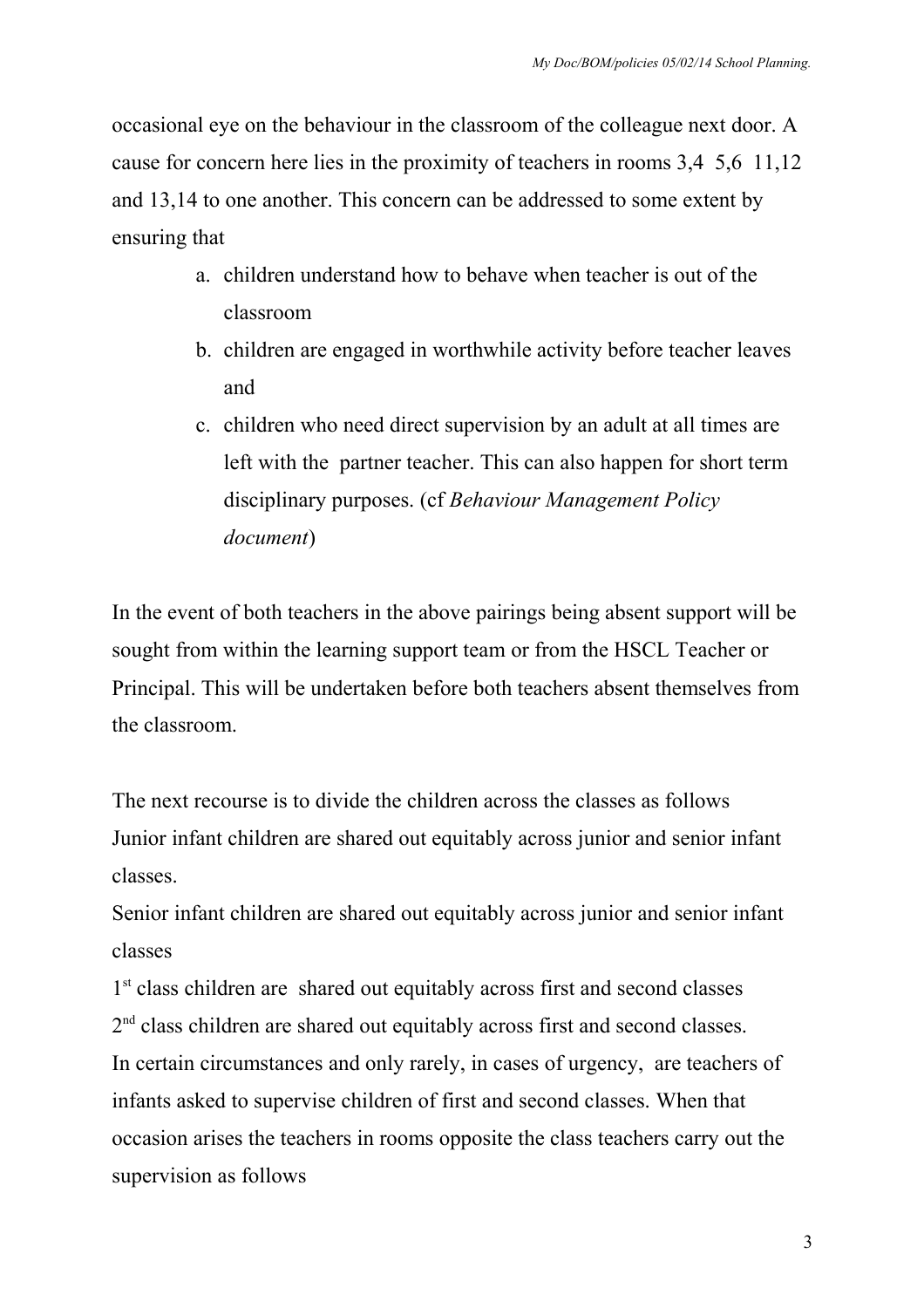1 with 16, 2 with 15, 3 with 14, 4 with 13, 5 with 12, 6 with 11, 7 with 10, and 8 with 9.

Classes can double up for certain activities such as going swimming. In some instances four classes from one level are brought together for outings or assemblies for instance.

## **4. Limits on the length of meetings.**

In deciding the length of time a teacher spends at meetings there must be discretion allowed for each teacher. It will depend on several factors such as the degree to which the children in a class can work independently; the standard of work being achieved by the pupils and/or the availability of adequate supervision.

Meetings where the children are being supervised by a teacher who is remote from the classroom should not detain the teacher for any longer than 20 minutes.

Meetings where there are two classes being supervised by one teacher should not last any longer than one hour in the case of  $1<sup>st</sup>$  and  $2<sup>nd</sup>$  classes and 45 minutes in the case of Junior and Senior infant classes.

Meetings when children being supervised by non class teachers should not last longer than an hour and a half.

# **5. Cover for teachers who are absent on E.P.V. days, on tinneas pearsanta, or on sick leave but substitution is not available.**

In the event of absence of a teacher without the provision of substitute cover it is necessary to redistribute the classes. The policy for this is outlined in *'Contingency and substitute cover'*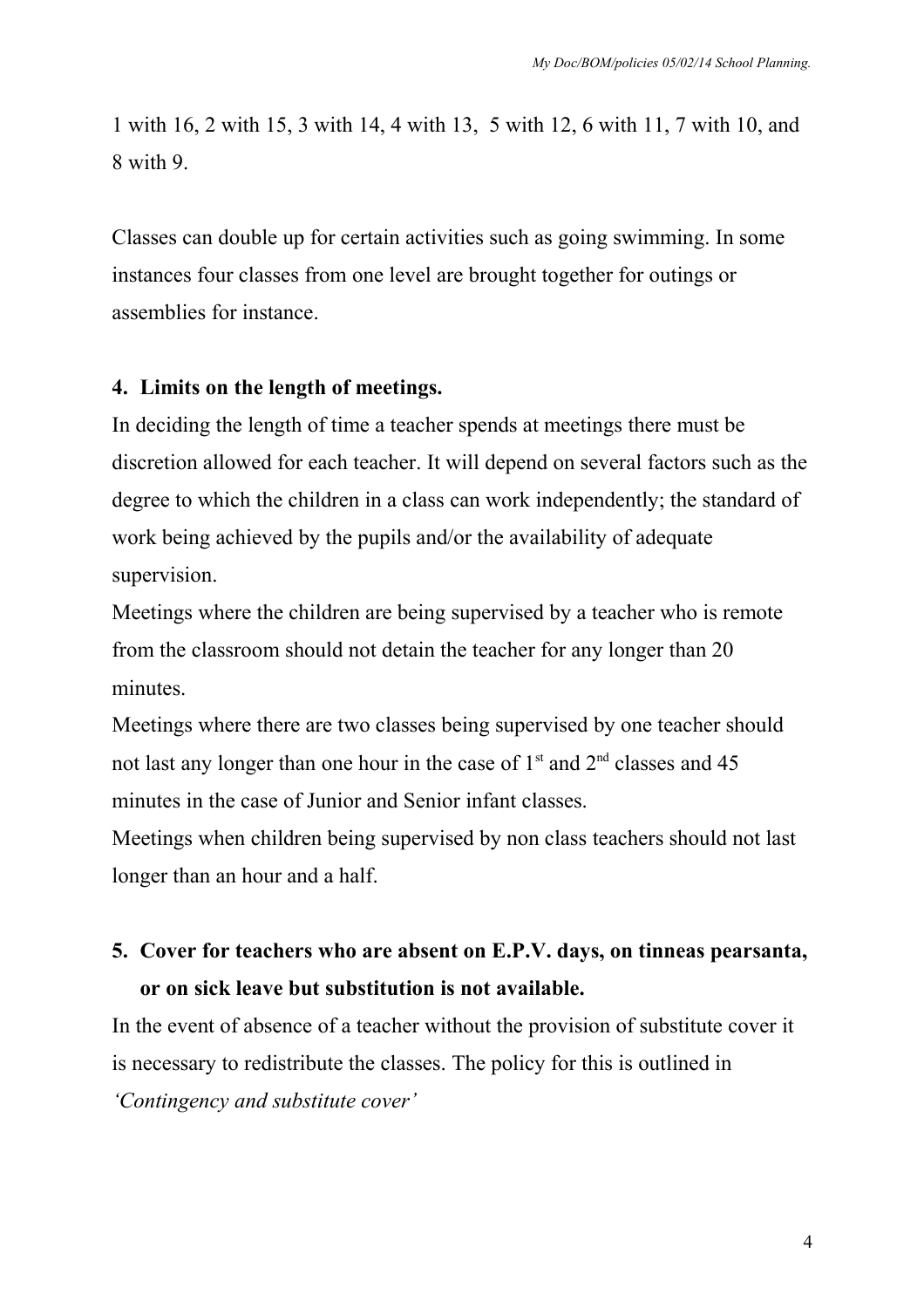The division of classes will be undertaken by a non- class teacher. Normally the division of classes will be undertaken in turn by these teachers. The collection will be undertaken on a rota basis.

This division will be based on an allocation devised by the class teacher. The allocation process will use the class lists to assign a room number to each child. A copy of this list is to be left in the classroom and one in the secretary's office.

## **6. Dismissal when classes have been divided.**

Children from the infant classes are collected by non class teachers on a rota basis beginning at 1.25. The principal or individual without responsibility for a class are normally assigned to this. It is undertaken on a rota basis. The children are escorted to their rooms Children are then sent home in the normal way.

Children from  $1<sup>st</sup>$  or  $2<sup>nd</sup>$  classes are collected at 2.25. The teachers from the infant classes escort them to their classroom. The roll should be checked to ensure that all the children are dismissed from their own classes. Children are then be sent home in the normal way.

## **7. of meetings.**

Teachers must ensure that pupils receive an adequate quota of instruction and engagement in meaningful activities each week. This amounts to seventeen hours thirty minutes for infants and twenty two thirty for 1<sup>st</sup> and 2<sup>nd</sup> class children. This does not preclude teachers attending meetings once the children are engaged in meaningful activity. Limits must however be placed on the length of meetings in order to protect the quality of the instruction time for children.

## **8. The judicious use of assembly time and eating time.**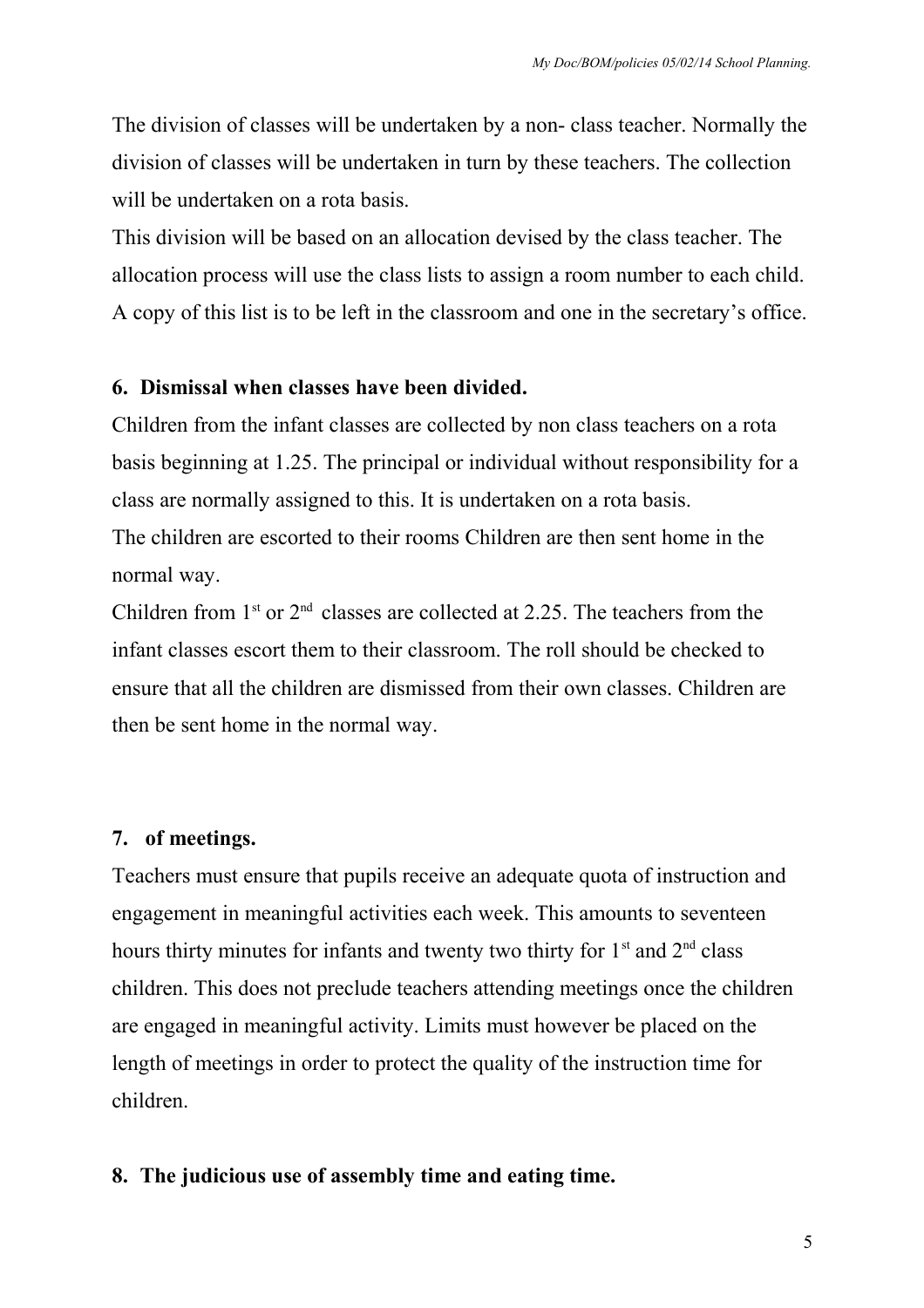One hour and forty minutes each week is allowed for assembly time in schools. It is current practise that teachers instruct the children for at least one hour and fifteen minutes of that time. This can facilitate a significant number of short planning meetings which are required in the school.

## **9. Meeting arrangements:**

There will be eleven staff meetings in the school year two in the month of September and one each month after that. Dates for staff meetings will be decided each year. Meetings will be held after school and will last for no more than an hour and ten minutes. The Department of Education and Skills may from time to time make provision for school planning time.

Fortnightly team planning meetings can be undertaken by the junior infant and senior infant class teachers after the junior and senior infant classes go home. These will continue once a fortnight through school dismissal time of 2.40 to 3.25.

The junior and senior infant class teachers will provide supervision once each fortnight to release  $1<sup>st</sup>$  and second class teachers. These periods of supervision are a sharing of the responsibility for curricular planning, organisation and policy development. They will function on the understanding that when the class teaching teams rotate, the teachers who have taught  $1<sup>st</sup>$  and  $2<sup>nd</sup>$  class will reciprocate.

The fact that there is a judicious use of assembly time ensures that there is no loss of tuition or contact time for the pupils.

It is also fulfilling the flexibility terms of the Croke Park agreement in ensuring an improvement in the quality of service provision.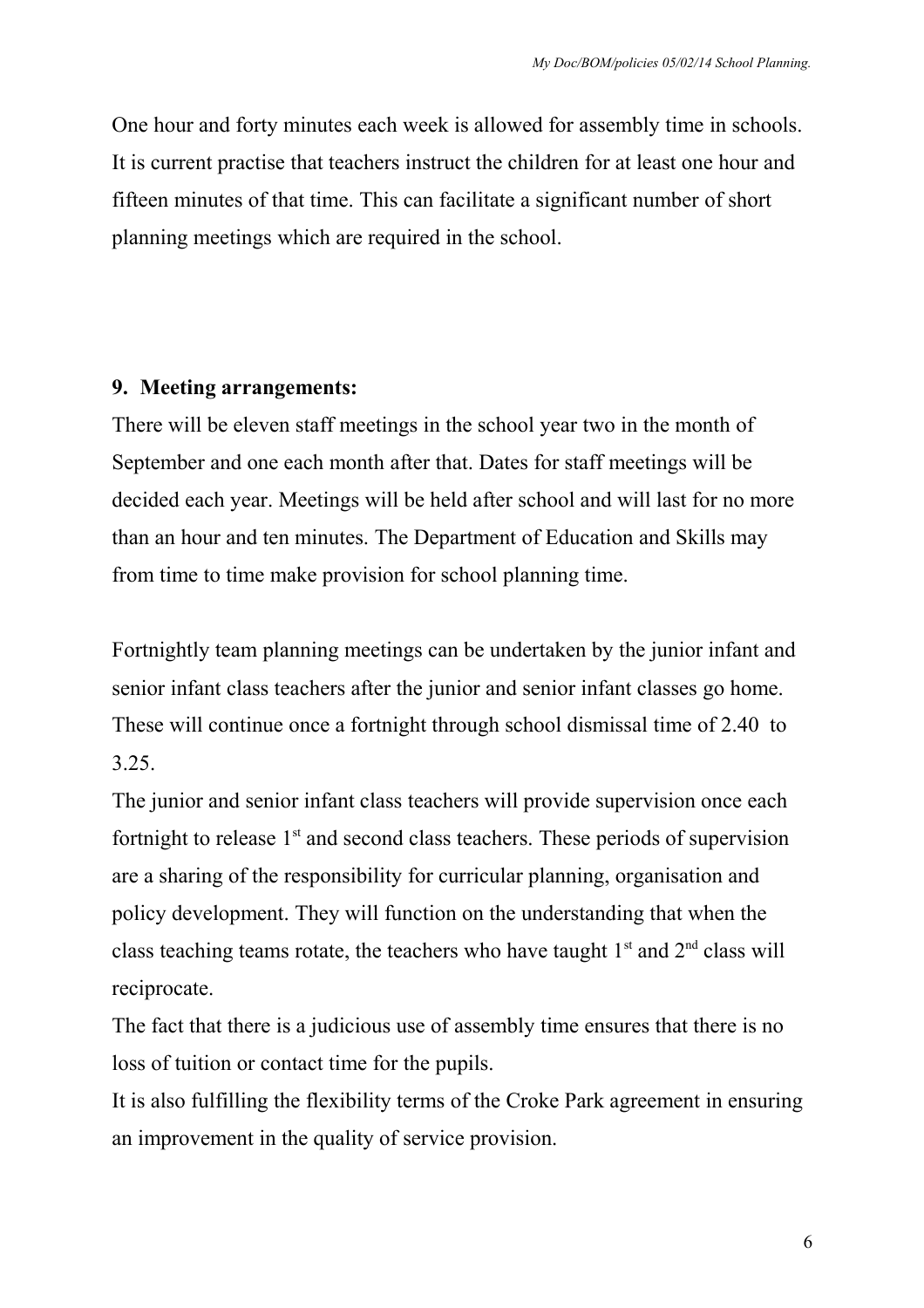The addition of 45 minutes per meeting session from the Croke Park hours to these fortnightly meetings will give each team 90 minutes per fortnight to address the organisational, planning and policy development needs of the school.

These meeting times combined with teacher's personal planning time as outlined under rule 126 of the rules for national schools (enclosed) provide a time framework within which school planning can occur for the foreseeable future.

# **10.Curricular planning:**

This planning is the responsibility of each teacher under the terms of rule 126 and is ongoing for each professional as an integral part of their daily work but also takes place mainly:

- a. At the **beginning of the year** in order to facilitate teams to plan for the year's work.
- b. On **a fortnightly** basis as teams co-ordinate work and plan activities for each class group. Team members will decide on the need for these meetings on an ongoing basis.
- c. To facilitate talk, debate and discussion on **new initiatives** such as First steps Reading; Maths recovery; Ceol and others;
- d. Incidentally as needs arise.
- e. As part of monthly staff meetings.

# **11.The beginning of the year.**

On the return of the children to school in September

Junior infant children will be dismissed at 12.00 for three weeks in September. The primary reason for this is that the children find the work at this point very demanding. They also find the constraints of full class activity very onerous. In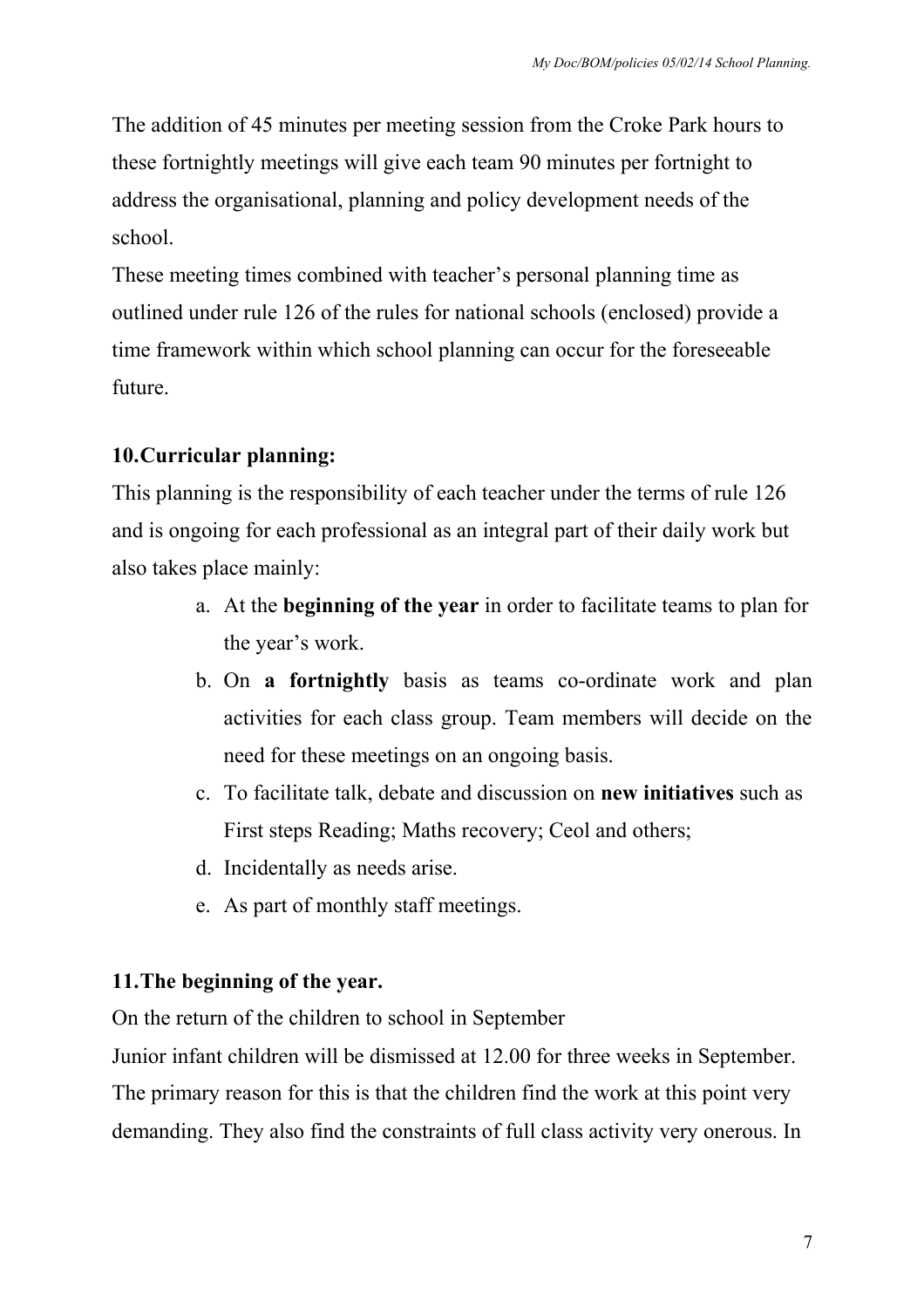order to ease their transition from home to school it is desirable that the children be dismissed at 12.00 noon.

A secondary and subsequent reason is that it creates the opportunity of teacher availability to facilitate school curricular planning at all class levels. Over three weeks and without including the hour of preparation time normally allowed to infant teachers there is a total of twenty hours of teacher time available to facilitate planning. Divided equally among the four teams each team potentially has five hours available for planning meetings.

This availability requires that the teachers of junior infants supervise each of the other three class groups for blocks of time.

- 2<sup>nd</sup> class will have from 1.30 to 2.30 for two meetings in September where Junior infant teachers supervise their classes. The  $2<sup>nd</sup>$  class teachers will dismiss their own classes.
- **1 st class** will have one afternoon where Junior infant teachers supervise their classes. The 1st class teachers will dismiss their own classes. Four members of the Learning Support team will supervise  $1<sup>st</sup>$  classes for another afternoon to ensure that  $1<sup>st</sup>$  class get a second meeting opportunity in September
- **Senior Infants** will have two afternoon from 1.00 to 2.40 during the first three weeks where Junior infant teachers supervise and dismiss their classes. Four members of the learning support team will also supervise for one afternoon from 1.00 to 2.40 to facilitate planning in senior infants. These arrangements will be put in place every second day to ensure a spread of supervision time for Junior infant teachers.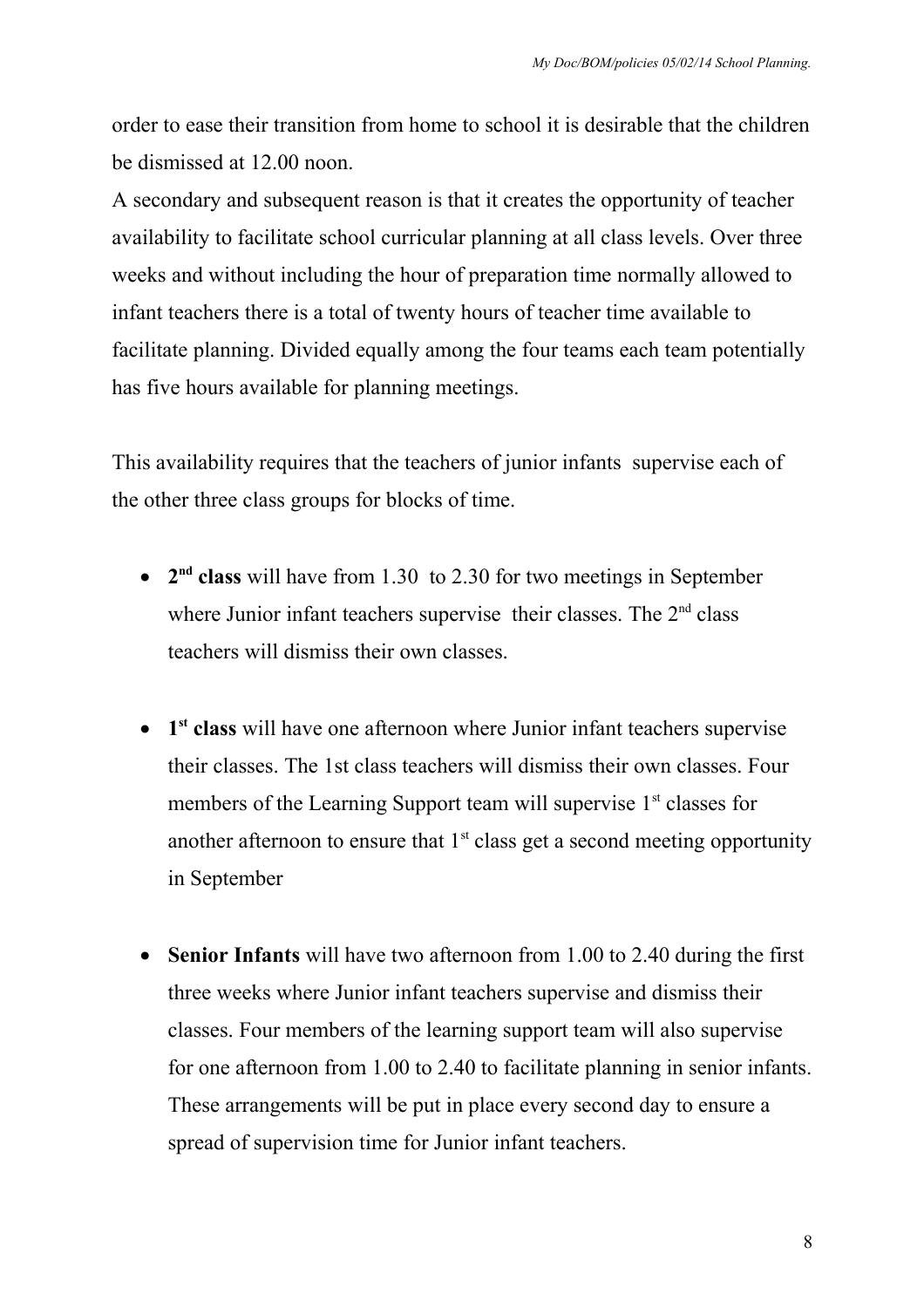# **12.On a fortnightly (or at intervals) basis to review progress and to plan forthcoming events.**

Fortnightly meetings are important to facilitate team planning between teachers of each class level. They are more easily facilitated for the infant teachers as the children go home at 1.40. The last hour is intended as preparation time for the subsequent day. Providing an afternoon for planning once per fortnight facilitates planning and in turn will expedite preparation.

The fact that teachers of first and second have class supervision responsibilities means that some facility for relief must be sought.

The use of an hour to an hour and a half of the time of teachers without direct responsibility for classes provides a solution to this problem.

The solution depends on these teachers being flexible and juggling their workload to facilitate this planning.

In order for this to work they will need to release the  $1<sup>st</sup>$  and  $2<sup>nd</sup>$  class teachers once a fortnight from 1.55 to 2.40. The Junior Infant teachers will then dismiss the  $2<sup>nd</sup>$  class pupils and the senior infant teachers will dismiss the first class pupils in order to allow an uninterrupted meeting for  $1<sup>st</sup>$  and  $2<sup>nd</sup>$  class teachers to continue into 'Croke Park' time and conclude their meeting at 3.25.

## **13.When implementing new teaching initiatives as the need arises.**

Where extra meetings are needed the teachers without class teaching responsibility will be asked to supervise classes.

Teachers without class responsibilities have a measure of unpredictability in their work. On some occasions it is difficult for them to provide cover for these meetings and a measure of understanding and patience will be required from all involved.

The principal, learning support teachers, and HSCL teacher will provide this cover for an maximum of one to one and half hours per month between division of classes and supervision for curricular planning.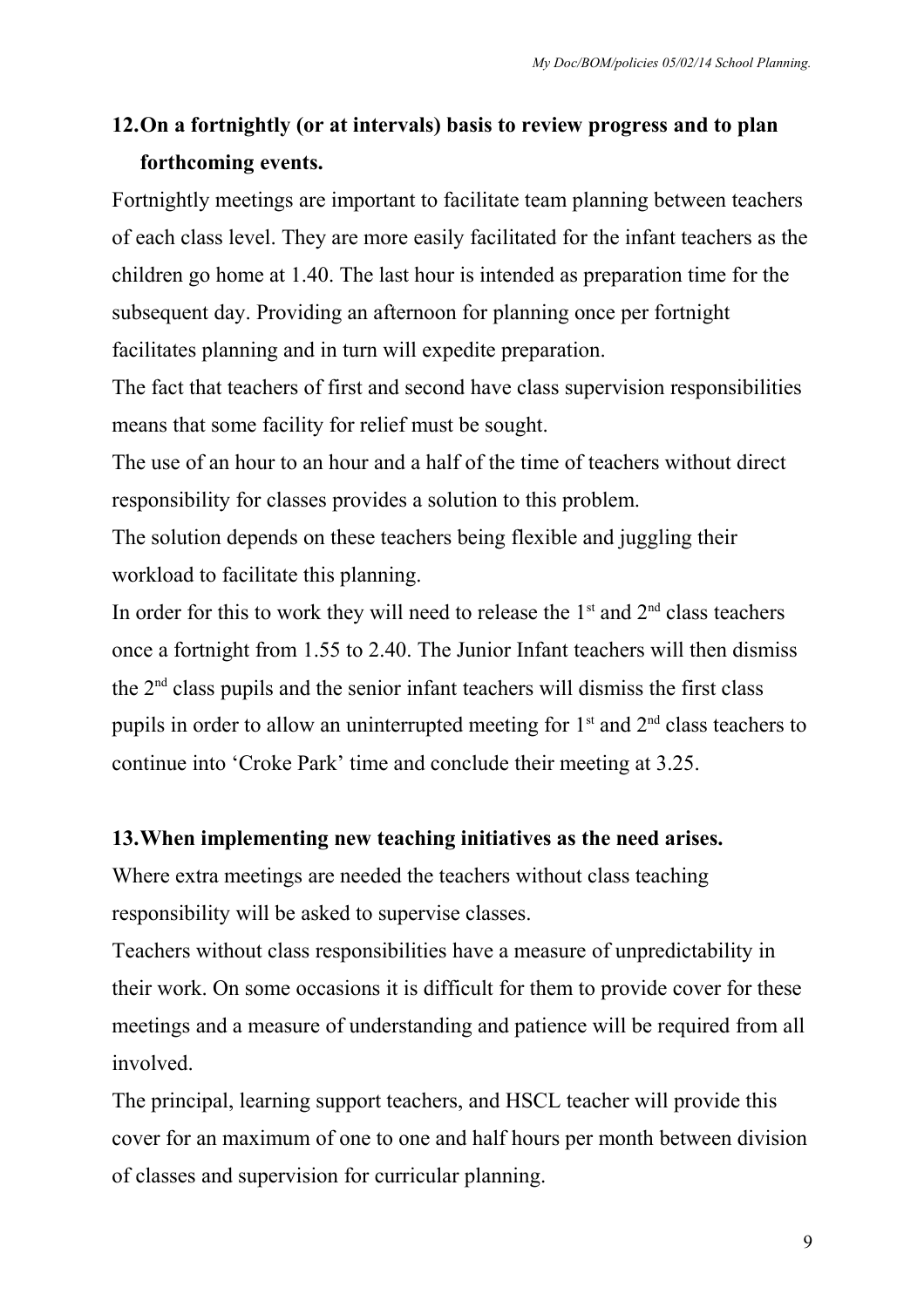Supervision sessions will run on Friday afternoons by arrangement with the different class groups. This must be arranged a week in advance and by arrangement with the team members involved.

Week  $1 \cdot 2^{nd}$  class Week  $2 \text{ } 1^{\text{st}}$  class Week 3 Senior Infants Week 4 Junior Infants

As new initiatives develop there may be a need to have meetings between teachers in groups to further discuss teaching methodologies or policy. This discussion can happen at monthly meetings and special meetings referred to above. However on occasion children can be given deskwork to undertake and the teachers meet in the hall while maintaining supervision of the children. The use of classroom assistants or parental volunteers will be considered to facilitate this dimension of planning.

## **14.Incidentally as needs arise.**

Occasionally issues arise which require teachers in class groups to have short meetings in relation to a particular point e.g. arrangements for practises, small disciplinary matters etc. These can occur on the yard immediately after break or in the hall. Children will be given deskwork or reading or playtime during these sessions.

#### **15.As part of monthly staff meetings.**

Agendas for staff meetings will be arranged to ensure that there is a balance between curricular planning, organisation and policy development: There may be an exception to this if there is a matter which will require a full staff meeting. This will be balanced during subsequent staff meetings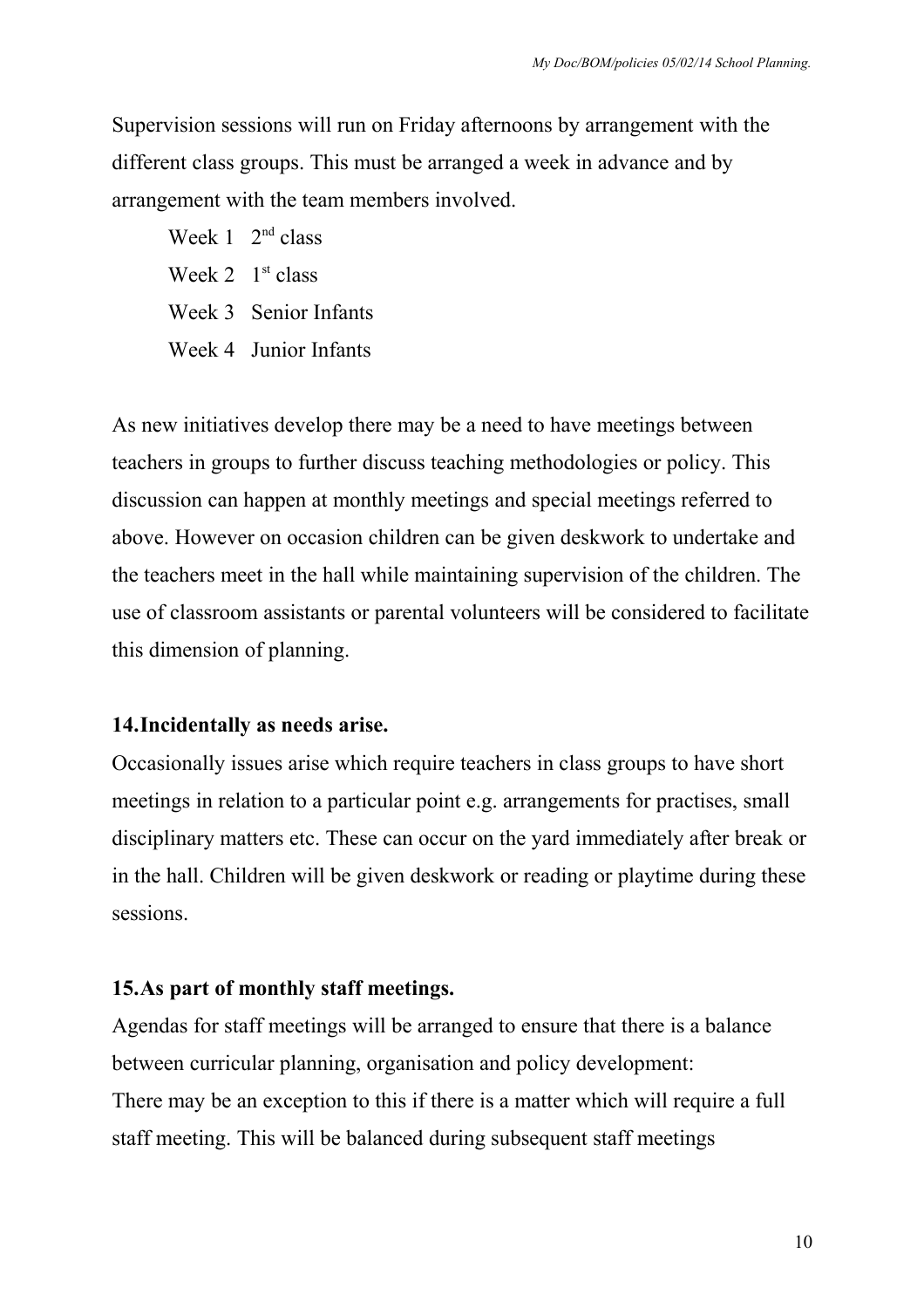## **16.Policy planning**

The Middle Management Team has devised and agreed a strategic plan for policy development entitled *'What policies do we need?'* It currently lists 67 policies that are at four different stages of development. It is envisaged that over the coming two years from 2011 to 2013 all of these policies will be significantly progressed. The methodology will be to have each teacher on the team bring a draft policy to their particular class team for development and approval and then referred to the plenary staff meeting to be proposed to the Board of Management. The Board will refer policies to the Parents' Council or the parent body if it deems that to be appropriate. Once finalised the policy will be posted on the school website and notice of this sent to parents. Parents will be invited to seek a copy from the school office or by e-mail.

## **17.Details of policy planning.**

It is not productive to have the entire staff involved in drafting or amending the details of all policy initiatives. Each class team and the learning support team will develop one policy per term for presentation to a staff meeting for formal approval. This will allow for the development and in due course the revision of policy documents at regular intervals.

Where deemed necessary a representational sub-committee may be formed to prepare work and report to the subsequent staff meeting, board of management meeting or other relevant body. These sub committees will need to meet at certain intervals. The sub-committees will be made up of one member of each class level team, learning support team and special needs assistants team. These policies will form part of the agenda for the fortnightly team planning meetings. They will be prepared in draft form by individual members of the teaching team and brought to the meeting for consideration.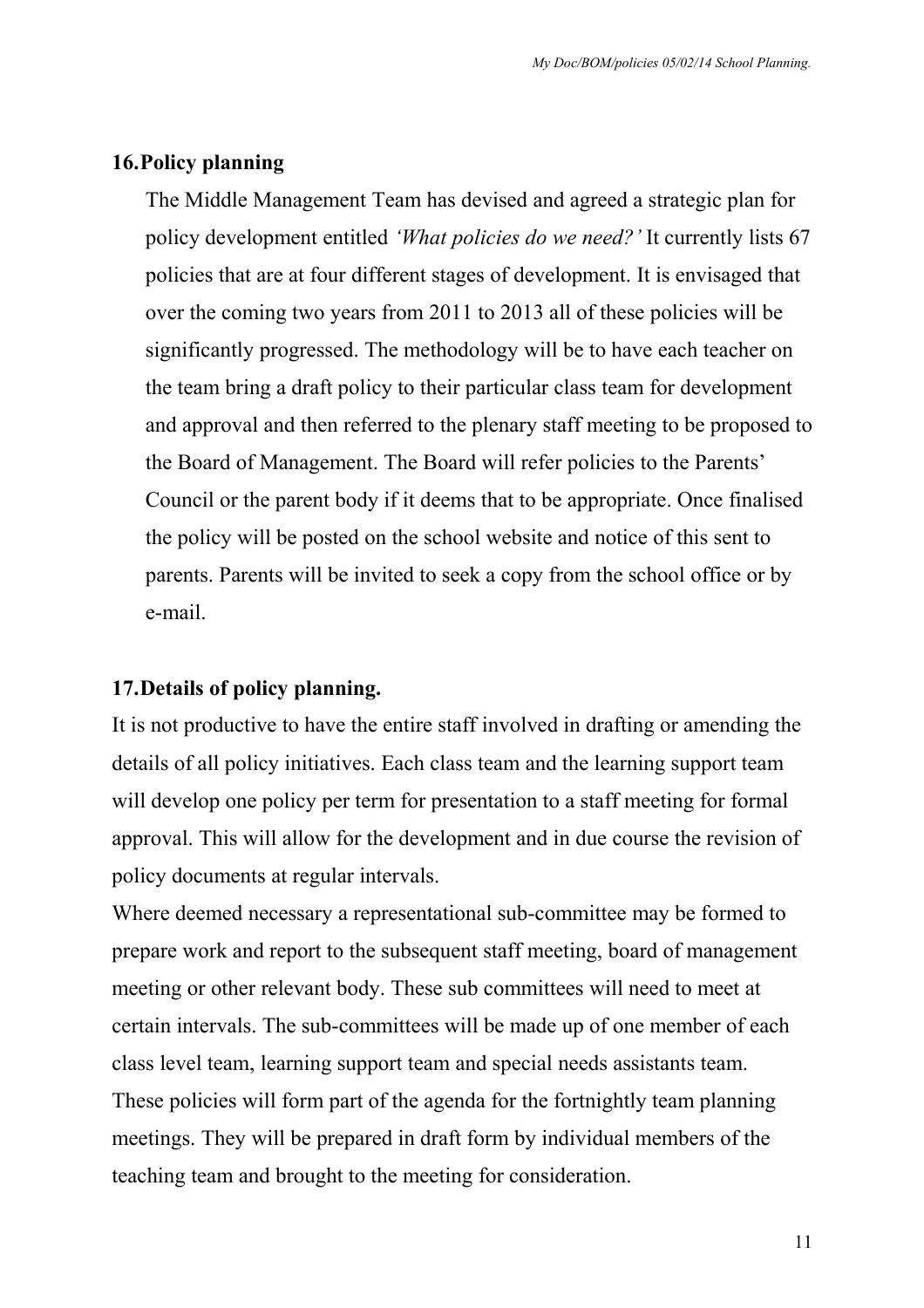## **18.Revision of policies**

On an ongoing basis policies need to be revised and refreshed. In order to keep staff up to date there will be a 'Policy of the fortnight' which will be commended for reading to all staff. Each staff member is required to be conversant with school policies and if amendments are needed to e-mail the staff member that drafted with suggested amendments during that fortnight. Recommended amendments will be compiled by that teacher and placed in that policy folder on the server. When the appropriate time for revision of policies comes those suggestions will be considered and the policy adapted where necessary.

## **19.Organisational planning**

Meetings of the in-school management team. Sub-committees of staff set up to develop policies on particular issues. Sub-committees of staff set up to plan particular events Incidental short meetings held at intervals. Special events such as the Bookweek or the President's visit. Part of each monthly staff meeting time.

## **20.Details of Organisational Planning.**

## Meetings of the in-school management team.

The in-school management team consists of those staff members who hold posts of responsibility. However it is important to remember that staff whether posts of responsibility holders or not should work as a team. Communication among teachers /staff is kept open by issuing copies to all staff of the agenda and minutes of decisions taken. The meetings of post holders are intended to improve team cohesion. They are held at intervals or as deemed necessary. They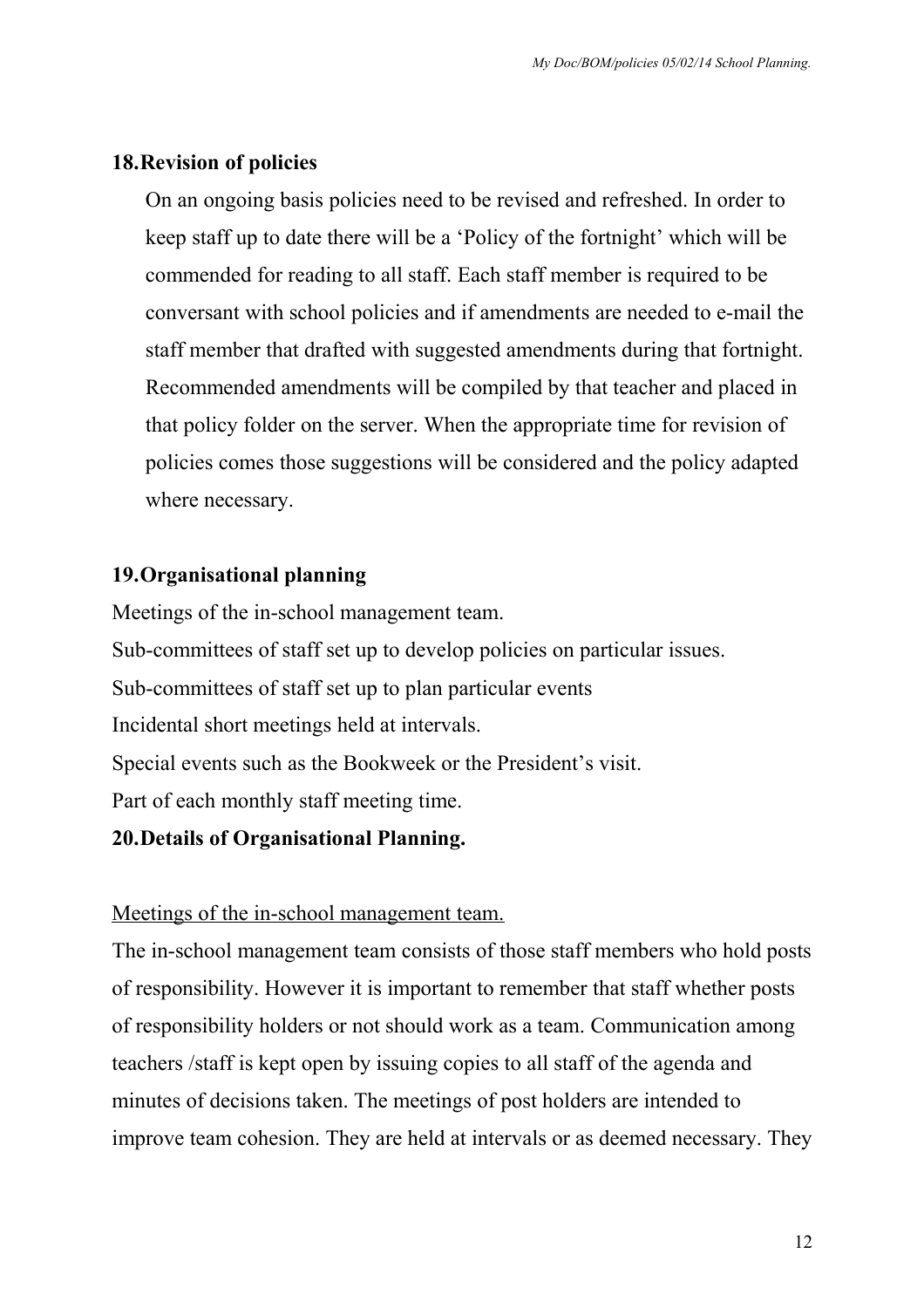will be held from 2.40 to 3.30. The purpose of these meetings is among other things:

- a. to prepare objectives to be achieved through the post holders for the school.
- b. to review objectives on an annual basis
- c. to consider policy initiatives and have preliminary debates on them
- d. to consider roles for new potential post holders.

If middle management team meetings are necessary during school time supervision of the children will be undertaken by other class teachers to facilitate the holding of inschool management team meetings.

# Incidental meetings held at intervals.

On occasions pressing matters of importance may arise which require consideration by the team. The teaching team may meet for 5 to 15 minute meetings at the end of break times. The teachers involved must ensure adequate supervision of the children is undertaken during these short meetings. Announcements and information can be passed on to the staff team at the end of break times. It is important that breaks are maintained as such breaks and not used as meeting time for staff. It is also important that the senior person of a team, or a person appointed at intervals, who has been present for a short staff meeting inform the teacher who is on yard duty of communications. Part of each monthly staff meeting time.

The monthly staff meeting provides the forum for plenary discussions on curricular planning, organisation and policy development. In general there is a commitment to devoting a balance of time to curricular planning, organisation and policy development . The policy on *'The organisation of staff meetings'* outlines in detail the procedures and practises for staff meetings at Scoil Mhuire Soisearach.